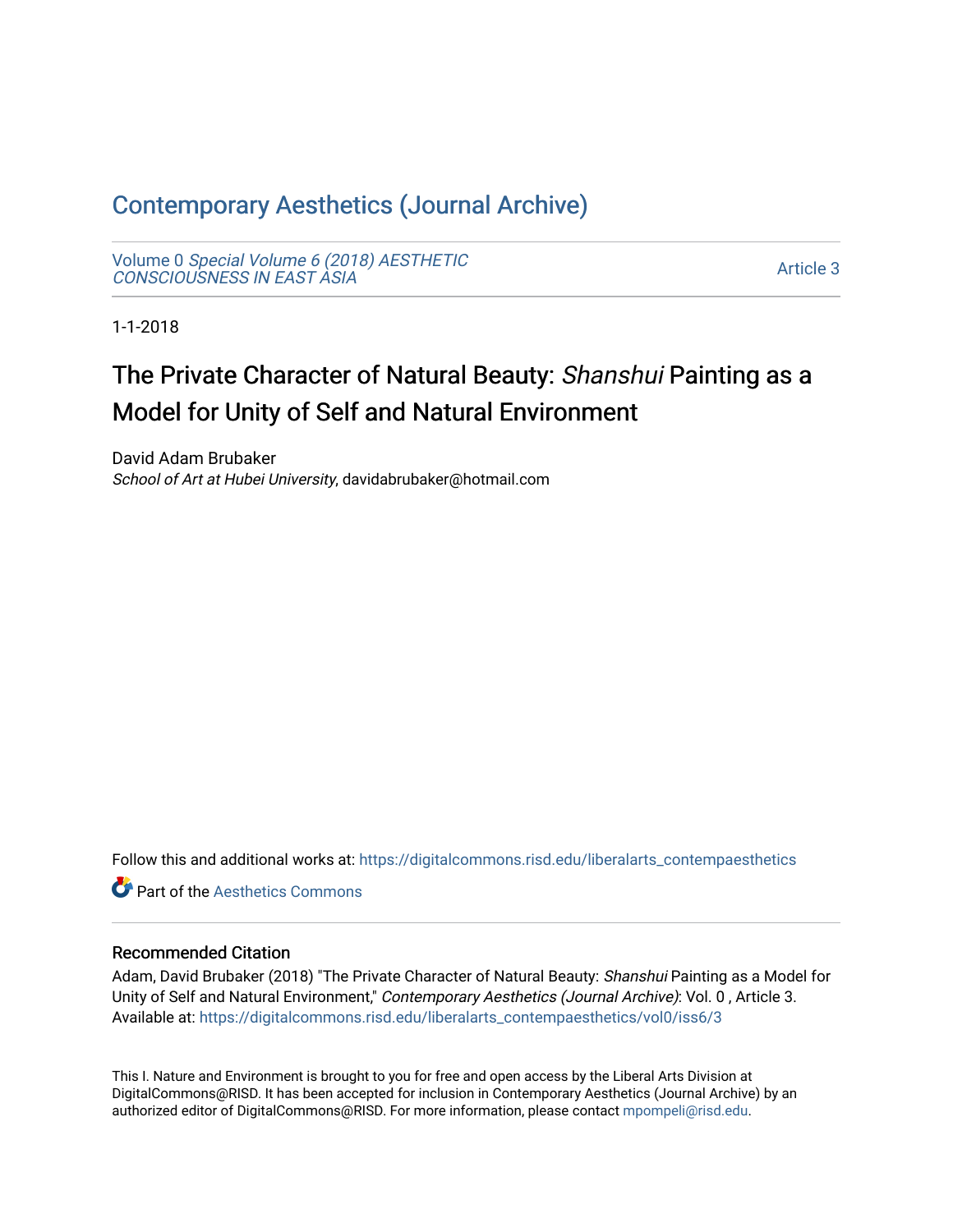# Contemporary

**[About CA](https://www.contempaesthetics.org/pages/about.html)**

**[Journal](https://www.contempaesthetics.org/newvolume/pages/journal.php)**

**[Contact CA](https://www.contempaesthetics.org/pages/contact.html)**

**[Links](https://www.contempaesthetics.org/pages/links.html)**

#### **[Submissions](https://www.contempaesthetics.org/pages/guidelines.html)**

**Search Journal** Enter search terms

Search

[Editorial Board](https://www.contempaesthetics.org/pages/editorialboard.html)

[Permission to Reprint](https://www.contempaesthetics.org/pages/reprint.html)

**[Privacy](https://www.contempaesthetics.org/pages/privacy.html)** 

[Site Map](https://www.contempaesthetics.org/pages/sitemap.html)

[Publisher](https://www.contempaesthetics.org/pages/publisher.html)

**[Webmaster](mailto:webmaster@contempaesthetics.org)** 

# **The Private Character of Natural Beauty:**  *Shanshui* **Painting as a Model for Unity of Self and Natural Environment**

 *David Adam Brubaker*

## **Abstract**

How can each of us develop an aesthetic appreciation of nature as our home and not a resource to be exploited? Chen Wangheng answers that environmental beauty provides a sense of home through a unity of subject and object that belongs to the private character of the natural environment. But how is the display of the natural environment private? To uphold Chen's remarks, I inspect the model of *shanshui* (山水 mountain-water) painting, as Chen suggests. I find that the private character of the natural environment and the related element *zhi* (質substance) in *shanshui* painting cannot be described in the object-oriented languages of pragmatism and analytic philosophy. To translate *zhi*, I use Merleau-Ponty's term '*le visible'* (the visible). As a result, Chen's analysis of natural beauty and the unity of the human and nature in *shanshui* painting can be communicated. I show how *shanshui* paintings by Jizi express the unification of the individual person with nature. Chen revolutionizes environmental aesthetics with an alternative paradigm for human contact with nature.

# **Key Words**

*Bifa Ji*; Chinese environmental aesthetics; Jizi; Merleau-Ponty; *shanshui* (山水)*;* texture of the visible; Chen Wangheng; *zhi* (質)

# **1. Reanimation of natural environment**

<span id="page-1-1"></span><span id="page-1-0"></span>Given concerns now about ecological imbalance, we have an urgent need to revitalize the appreciation of natural environment so that nature is no longer perceived materially as a set of objects of relative worth to be used and exploited. One way forward is to develop an aesthetics of environment that explains how a particular human being acquires an awareness of self as inseparable from nature, where the difference or distance between human interiority and objective environment is dissolved. Within environmental aesthetics, two models for such a unity stand out. The first is Arnold Berleant's model of sensory immersion and active engagement with nature that produces a perceptual unity of the human and nature. $[1]$  The second is Chen Wangheng's use of traditional Chinese philosophy to articulate an appreciation of natural beauty. Chen holds that the appreciation of natural beauty depends on an individual person's direct observation of the unity of subject and object that leads to an awareness of living in happiness, the highest good, and a sense of being at home in and inseparable from nature. $[2]$  Both authors agree that the tradition of Chinese mountain and water (山水 *shanshui*) painting is a model for producing awareness of the unification of self with nature.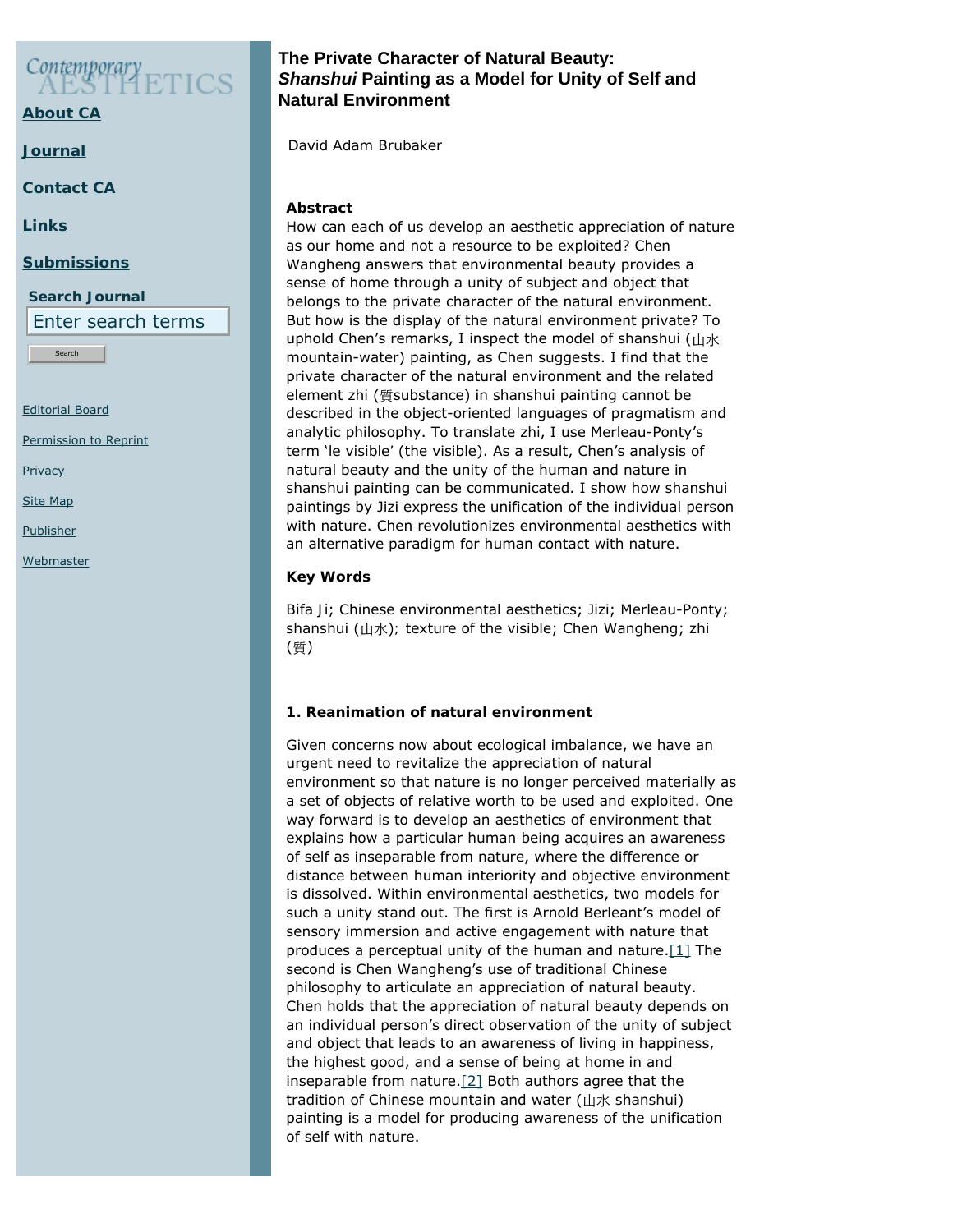<span id="page-2-0"></span>However, there is a fundamental difference. Chen uses a personal example of his looking to situate natural beauty and the unity of human being and nature within an apparent place that he explicitly calls "*my* environment" and "the private character of natural environment.["\[3\]](#page-14-2) By contrast, Berleant calls for us to drop terms that obscure, such as 'inner self,' in favor of language for the active engagement of perception with the world of physical conditions. Thus, here the topic of immediate interest is the genuine incommensurability that arises between the languages of these two authors, both colleagues in search for harmony with nature and ecological balance.

With this paper, I outline and uphold Chen's claim that the appreciation of natural beauty arises from the unity of subject and object, as well as his statement that the individual person observes this unity within the context of the private character of the natural environment. According to Chen's aesthetics, natural beauty is exhibited in a display of the natural world that is private to the individual person. Since it is private, I infer that this character is not named in Berleant's eloquent and moving catalogue of successive objects of experience that compose what he refers to as the perceptual unity of the human being and the physical environment. Consequently, Chen's contribution turns environmental aesthetics into a laboratory for comparative philosophy, a site for cross-cultural analysis, and a forum for evaluating competing cultural models for the unity of subject and object. The result is momentous for environmental aesthetics and audiences in China and abroad.

This essay proceeds in five primary steps. In Section 2, I outline the connection that Chen Wangheng makes between natural beauty and the individual person's awareness of the private character of natural environment. Chen describes different modes for appreciating natural environment. It can be appreciated scientifically for perceptual experiences of physical conditions, or aesthetically for a private character that is doubtful and indescribable as a perceived object. What is the origin of this private character? Some stimulus without? Some feeling within? Some unifying display that is midway between objective physical existence and interior feeling?

With Section 3, I take up the premise that *shanshui* painting is a model for the unity of the human and nature. I inspect *Bifa Ji,* the tenth-century text of traditional Chinese aesthetics attributed to Jing Hao. Does Jing Hao ascribe a similar interior or private character to the painter's observations of natural environment? Yes. Given recent scholarship, it can be argued that Jing Hao regards a painting of mountains and waters as *shanshui* only after it includes an image that shows *zhi* (質), an element internal to the individual person that is essential for producing a unifying resonance with a particular natural landscape. The term *zhi* occurs in language; therefore, its referent is not completely indescribable and not entirely ineffable. The referent is observable. But it is also inward and not an object experienced in common through perceptual understanding. How is this term to be translated for appreciation by global audiences?

In Section 4, I argue that neither descriptions of the private character of natural environment nor the term *zhi* can be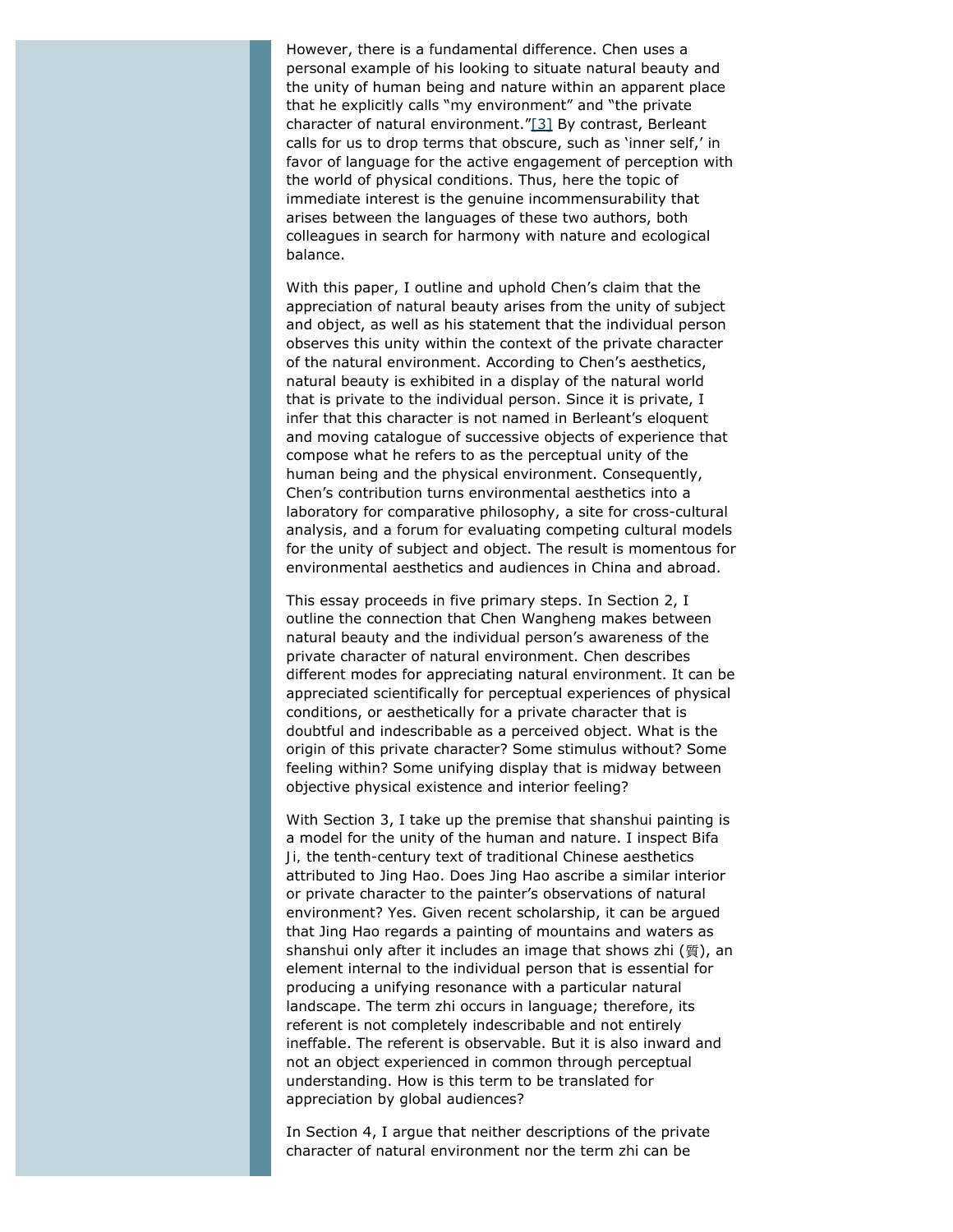translated into object-oriented Euro-American philosophies of art and environment. An object-oriented language of appreciation can never articulate how an object is inseparable from subject, or how an object perceived within a surrounding natural environment is inseparable from a private display that is revealed only to the individual person. Thus, we have two competing cultural paradigms for the individual person's contact with nature: the model of *perceptual unity,* and the model of unity by *the private character* of natural environment, or by display of a *private interior*. Fortunately, Thomas Kuhn describes a strategy for ending such cases of incommensurability. Individuals prone to Euro-American habits can choose to look from their own respective cases for some sign of what the painter Jing Hao may mean by the term *zhi* or of what Chen may mean by the private character of natural environment[.\[4\]](#page-14-3)

<span id="page-3-0"></span>Fifth, in considering the two paradigms for contact with nature, we may ask if any philosophers in Euro-American language communities have initiated the steps for resolution outlined by Kuhn. Are there any signs that Euro-American cultures are up to the task? Yes. Merleau-Ponty's final writings on the philosophy of the visible (*le visible*) describe an interior principle with many of the same features that Jing Hao assigns to *zhi*. For example, both terms, *zhi* and *le visible*, refer to an interior display that is noticed in the absence of distracting perceptual experiences of objects. By translating *zhi* as it relates to the texture of the visible, I affirm Chen's claim that displays of natural environment have a private character and Jing Hao's claim that *zhi*, shown in an image of the visible, anchors the emotional resonance of an artwork to nature.

In the sixth step, after substituting "the visible" for *zhi*, I interpret several ink paintings by Jizi (Wang Yunshan, 1941- 2015). I argue that Jizi's *Field of Soul No 1* (2013) is *shanshui* because he creates an image of *zhi* by using bright pink to highlight a visible interior that animates a private display of a particular natural environment. In keeping with Chen's remarks, this painting is continuous with the *shanshui* tradition and a model both for the unity of subject and object and for cultivating a sense of home.

These steps uphold Chen's claims about the private character of the natural environment and the role of traditional Chinese painting as a means for conveying the unity of individual human being and nature. The interpretation offered here for the aesthetics of *shanshui* painting supports Chen in his assertion that the traditional Chinese principle *tian ren he yi* (天 人合一) is a quide for attributing a private character to the display of a natural environment noticed by the individual human being.

#### **2. Unification: the private character of natural environment**

Chen Wangheng develops a descriptive aesthetics for his own case of looking upon the natural beauty of the environment surrounding him. He points out that such a descriptive aesthetics differs from the discourses of philosophy and science, because it refers to the scale of nature as the particular person directly witnesses it. Scientific discourse expresses general concepts and refers to particular types;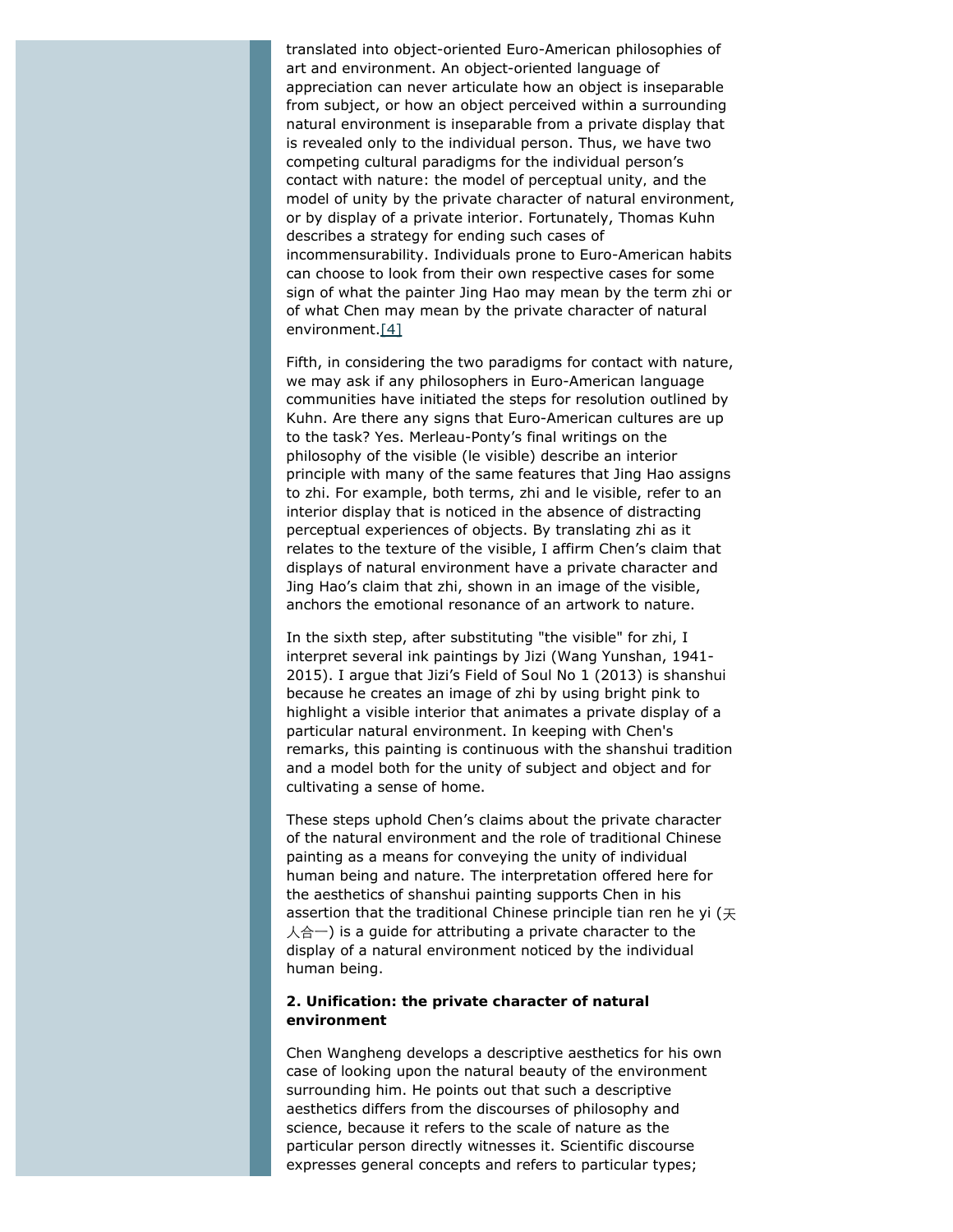<span id="page-4-0"></span>philosophical reflection remains "an abstraction that stands for the whole of humankind.["\[5\]](#page-14-4)

Activating a third mode of aesthetic language, he refers to the private character of the natural environment, as he sits and looks out the window at the blue sky and feels the warmth of the sunshine. The connection that Chen makes between his own looking and the private character of natural environment is central to my investigation. In this regard, the paragraph below has special significance:

> The aesthetic conception of the environment relates in some ways to both the philosophical and scientific spheres. Yet there are sizable differences. From the aesthetic perspective, the beauty of the natural environment is always perceived by a particular individual. The aesthetic object, for instance 'nature' as perceived, is therefore limited in scale and range by the perceiving subject. Let us take a personal experience as an example. When sitting in my room typing, I can see through the window a small, albeit lush wood and a corner of blue sky; I can feel the pleasant warmth of the sunshine and hear the melodious songs of birds. This is *my* environment as well as *my* aesthetic object. The private character of that environment is such that its identity as an environment may be questionable[.\[6\]](#page-14-5)

<span id="page-4-1"></span>This passage illustrates the double-aspect that nature displays to the individual person. Chen looks upon external environment and experiences particular objects according to type (birds, heat, wood, sky), yet the same scene is a private display ("*my* environment") that begins to lose its status as a perceptual unity of distinct objects belonging to experiences of the public world. He fits natural environment into the particular scale and range of the human individual, that is, into a private dimension. In this way, he creates an aesthetics of looking at natural environment that belongs neither to conventional philosophy nor to scientific knowledge.

<span id="page-4-2"></span>Chen's description of natural beauty differs from Berleant's, though there are many similarities. Berleant gives eloquent descriptions of how immersion in the natural environment reveals a boundlessness "that is the ultimately ungraspable breadth of nature," and he adds that the "cognitive relation to things is not the exclusive relation or even the highest one we can achieve.["\[7\]](#page-14-6) But it seems to me that he does not connect non-cognitive acquaintance with the ungraspable breadth of nature back to the private character of the particular natural environment that is "my environment," as Chen would put it. By connecting the ineffability of natural environment back to the private character of environment witnessed by the individual person, Chen's account is continuous with the oneworld view expressed in Chinese philosophy, namely, the view that "the existence of everything is connected with the existence of human beings; hence, being cannot be separated from the existence of human beings.["\[8\]](#page-14-7)

<span id="page-4-3"></span>However, Chen does not settle the origin of the private character of natural environment. Does the private character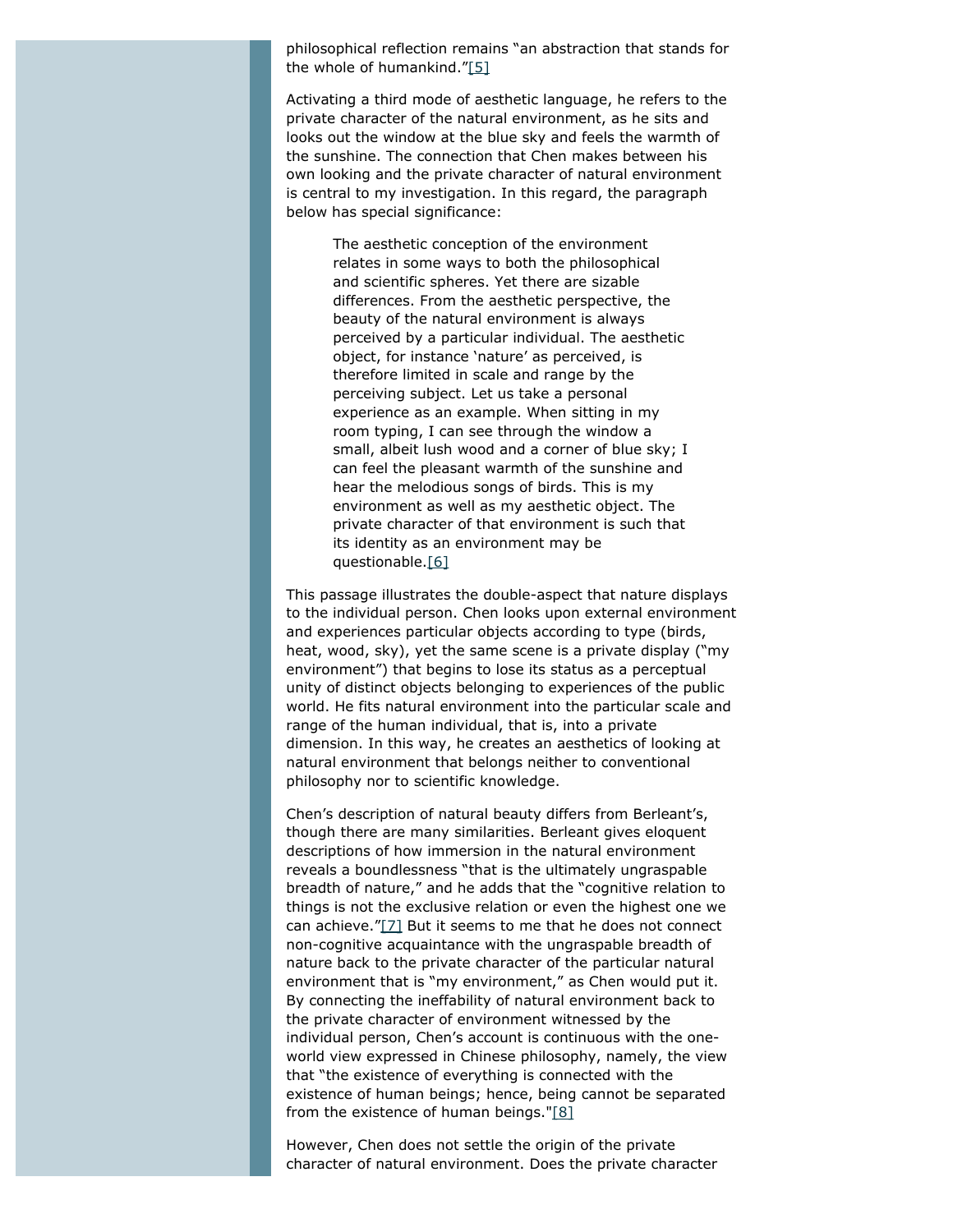consist of feeling? Or does it arise from a private display? To develop answers, I reach out from Chen's account in search for similarities in the aesthetic language that Jing Hao uses to instruct painters in the creation of images that resonate with the vitality of nature.

#### **3.** *Shanshui* **painting:** *Zhi* **and resonance with environment**

What can be done to clarify the place or source of the private character that Chen Wangheng attributes to natural environment and the unity between the human and nature? Given the premise that *shanshui* painting is a model for the cultivation of natural beauty, I turn to the language of Jing Hao's *Bifa Ji* for signs that the individual person's contact with the natural environment occurs through a private or interior display, not through perceptions of objects in the public world of common understanding. I find that *Bifa Ji* refers to images that display *zhi*, an element internal or private to the individual person. Images of this kind are essential to creating a resonance with nature and an awareness of the unity of the human and natural environment. This awareness of unity is *not* the result of the display of forms or patterns that resemble objects perceived to exist is nature.

According to dialogue in *Bifa Ji*, the painter has two ways of looking at nature. The painter can look at the natural environment for the purpose grasping the flower or shape (華 *hua*) of a thing, or for the purpose of grasping the fruit or essential substance (實 *shi*) of a thing.

> One sizes up the image of a thing and from that seizes upon what is authentic in it. If it is the visible pattern [華*hua*] of a thing – seize its visible pattern, if it is the essential substance [實 *shi*, fruit] of the thing – seize its essential substance. One cannot seize on visible pattern and make it essential substance.[\[9\]](#page-14-8)

<span id="page-5-0"></span>The painter may choose to grasp or perceive the flower (that is, distinct shapes, patterns, and motions), or to grasp or notice the fruit or essential substance directly displayed in a particular natural environment revealed by looking. But perception of forms, patterns, and objects in a natural environment is never equivalent to observing the display of fruit or substance. It follows that the painter needs to observe the fruit manifest in a natural environment in some other way than by perception of forms or patterns in human experience.

Continuing, Jing Hao adds that the painter can create images of two kinds, one for each way of noticing the natural environment. One technique produces an image of forms and patterns that resembles objects and things perceived in nature by the first mode of looking. The second technique results in an image that is authentic, alive, and true to the vitality of the natural environment. It is images of this second, authentic sort, never images of objects, that create a resonance with the vitality of nature and a sense of kinship between the human and natural life as a whole. If one has skills to paint forms and patterns of things, and if one lacks the second technique for painting the observable substance, then one can squeeze out a likeness but never an image that resonates with the vitality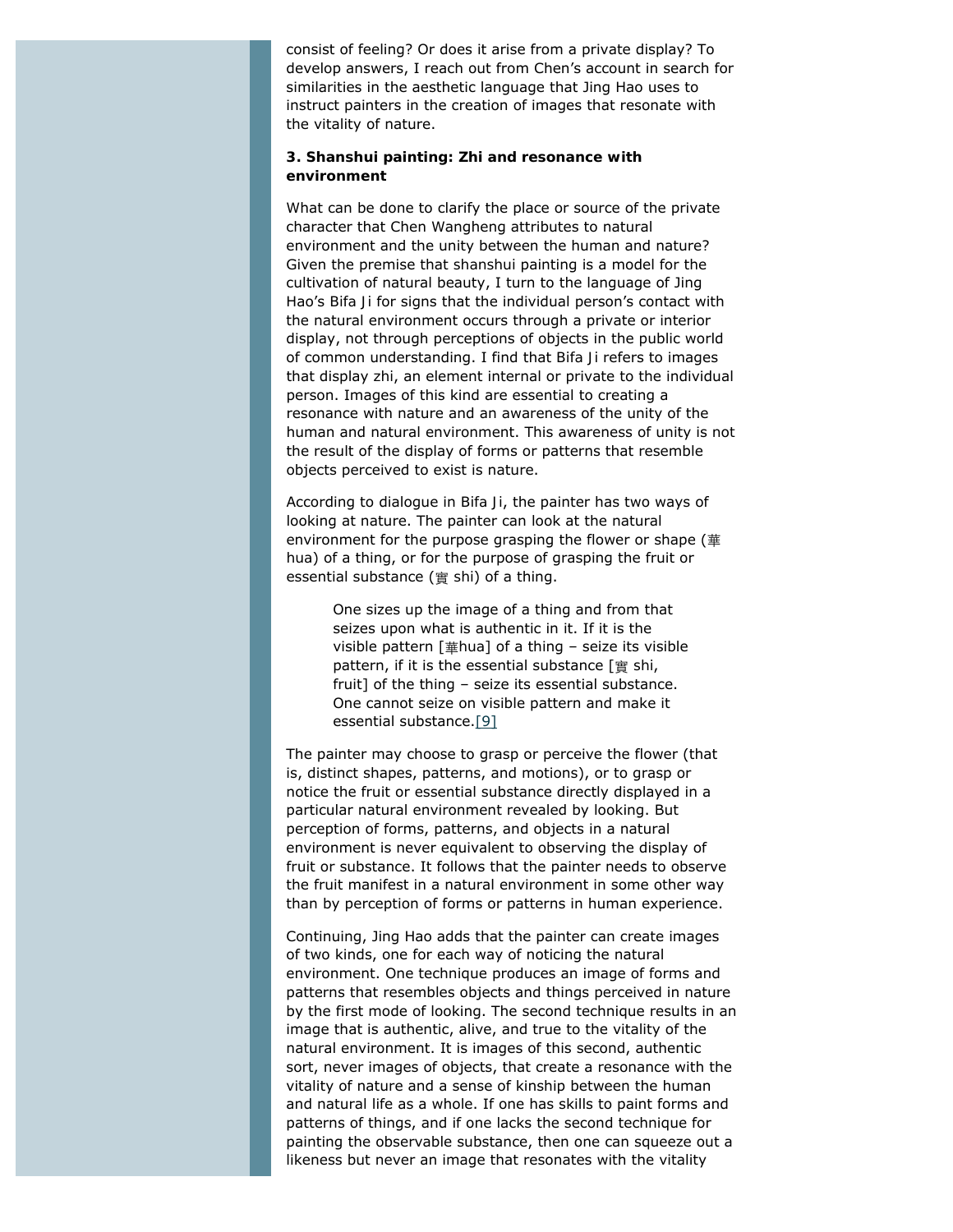and charm that is shown by nature as a whole.

If one does not know this technique [for making an authentic image of the fruit] one can perhaps squeeze out a likeness [似 *si*], but the representation of authenticity [[眞](http://www.chinese-tools.com/tools/sinograms.html?q=%25E7%259C%259E) *zhen*] can never be attained[.\[10\]](#page-14-9)

<span id="page-6-0"></span>This is a most fundamental point. If images of distinct things in human experience are never authentic, then the second sort of image, the one authentically conveying the vitality of nature and the fruit displayed within a direct look at a natural environment, can never be merely about things in human visual perception. So, the kinship of the individual human being with nature is never revealed by images that represent objects perceptually experienced in a particular natural environment.

What is an authentic image then? How does the painter make one, according to Jing Hao? If showing an object of visual perception does not produce a resonance with the vitality of a natural environment, what does? The painter-sage replies:

> Authenticity [[眞](http://www.chinese-tools.com/tools/sinograms.html?q=%25E7%259C%259E) *zhen*] is when vital energy [氣 *qi* ] and essence [質 *zhi*] are both abundant[.\[11\]](#page-14-10)

<span id="page-6-1"></span>In other words, when the painter uses a technique that passes *qi* through *zhi,* the result is an image that is authentic and productive of the awareness of the unity of the individual person and natural environment. But the image that displays recognizable objects is lifeless. Evidently, since images of things never qualify as images of *zhi*, it is by interspersing images of *zhi* strategically within or between lifeless images of forms and patterns that the painter produces a painting that is *shanshui* or expressive of the atmosphere of life as a whole and of the kinship of the human and nature.

<span id="page-6-5"></span><span id="page-6-4"></span><span id="page-6-3"></span><span id="page-6-2"></span>What then does the term *zhi* denote? Scholarship abroad on *Bifa Ji* suggests that *zhi* has a double-aspect. Some scholars emphasize kinship with natural objects or physical phenomena, while others emphasize some non-objective connection with the interiority of the painter or onlooker. Stephen West translates *zhi* as "physical essence of an object," in his comments on *Bifa Ji*.[\[12\]](#page-14-11) This fits the idea that images showing *zhi* create a resonance by directing awareness to the fruit, or substance, manifest in a direct look at a natural environment. Yet there is also a deeper context. For example, Stephen Owen writes about the painter who chooses to create the second and very different sort of image: "this *xiang* is 'appearance' in a deeper sense than *si*, a mode of 'appearance' that leads the deliberative painter to grasp the 'substance' (*shi,* fruit) as well as the 'flower,'*hua*.["\[13\]](#page-14-12) The private aspect of *zhi* is implied when Owen states that *zhi* is an *internal* term; he uses the phrase "interior terms such as 'substance,' *shi* [實], 'material,' *zhi* [質], and *qi*.["\[14\]](#page-14-13) Thus the term *zhi*, sometimes translated as 'substance,' refers to something alongside physical objects that the individual person experiences in nature; but it also refers to the interior of the person that is never experienced as a public object. This double-aspect is an opportunity, not a defect. It suggests that the term *zhi* designates a context that is well-suited as a pivot for showing how external objects are inseparable from a private interiority noticed by the individual person. $[15]$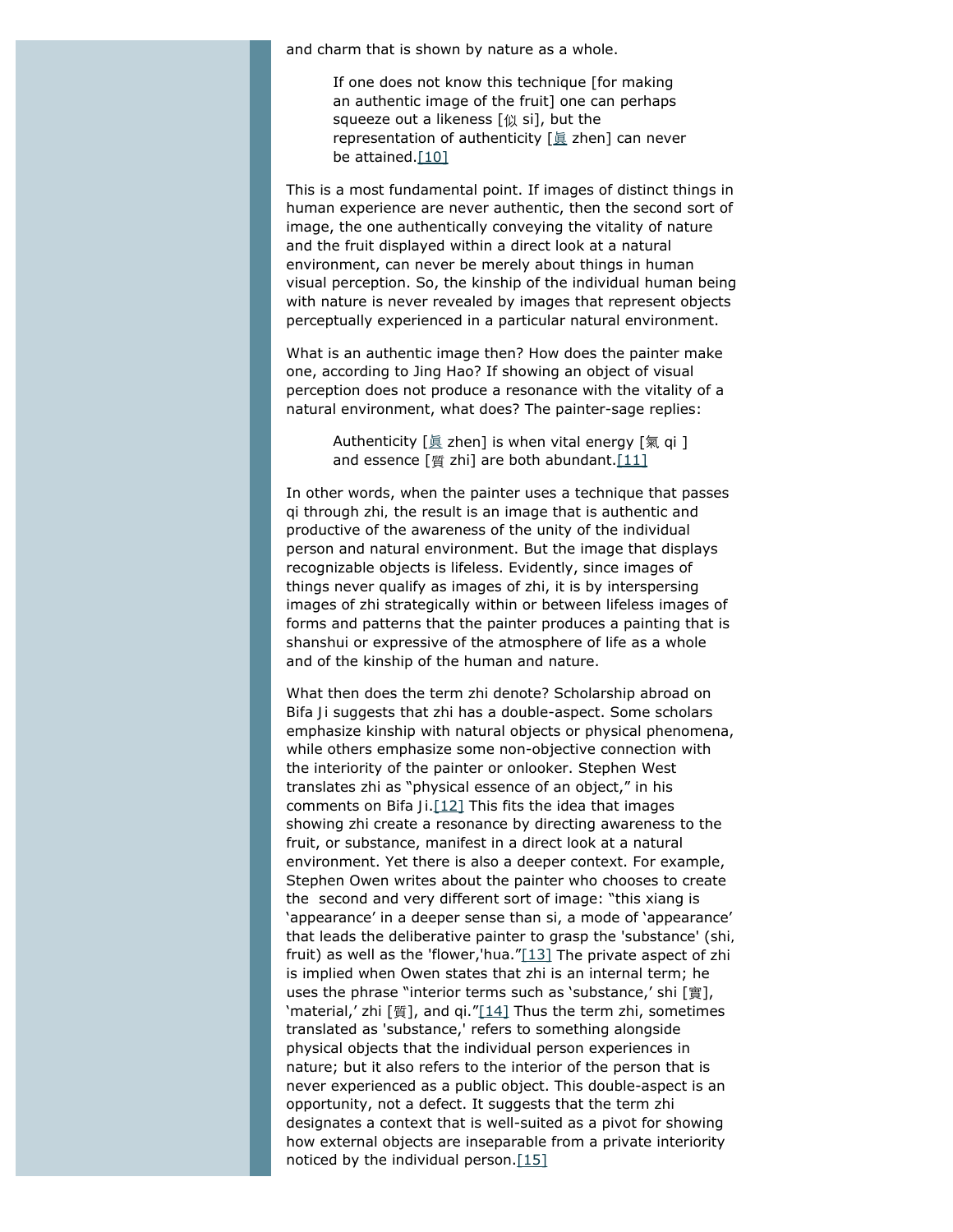Thus, we discover a match between Chen Wangheng's contemporary aesthetics of environment and the traditional Chinese aesthetics of *zhi*. The private character of a particular natural environment displayed in the individual person's looking is not due merely to feeling. It is also due to the display of an unusual element, such as *zhi*, that accompanies the individual person's visual experiences of objects. Thus, as Chen notes, looking at the natural environment is never separate from the private or interior character of the individual person's own environment. The double aspect of *zhi* suggests that Jing Hao and Chen Wangheng do belong to one continuous tradition of Chinese aesthetics.

#### **4. Incommensurability:** *zhi* **and object languages**

It follows that Chen Wangheng and Jing Hao participate in a language of aesthetics that has no translation in philosophies that describe direct acquaintance with nature in terms of perceptual experiences of objects within a particular natural environment. Descriptions of a perceptual unity of experiences of public objects mention neither the private aspect of natural environment nor the interior referent designated by *zhi*. The language of *zhi* within *shanshui* aesthetics is used to denote an element that resonates with a display of a particular natural environment that is noticed as fruit and not in terms of forms and objects. Thus the language of Chinese aesthetics is incommensurate with Kant's high-modern language that defines nature in terms of objects of relative worth that are obtained by the actions of the individual human being. $[16]$ 

<span id="page-7-1"></span><span id="page-7-0"></span>The language of traditional Chinese aesthetics also appears to be genuinely incommensurate with the language of American pragmatism. For example, John Dewey suggests that the "material out of which a work of art is composed belongs to the common world rather than to the self" and that "[t]he material expressed cannot be private; that is the state of the madhouse.["\[17\]](#page-14-16) This resistance to a descriptive aesthetics for what is private may be one consideration that motivates Berleant's reluctance to use any language that refers to an inner self. Bertrand Russell concedes in *Problems of Philosophy* that there is*,* of course,an *apparent space* exhibited to each of us privately. But he quickly backtracks and notes that the scientist, a guide for the analytic philosopher, finds it uninteresting. If *zhi* is an internal term, as Owen notes, then *shanshui* painting is about making art with a private element of design that creates a resonance with the private character of the natural environment revealed when the individual person takes a look. Since the *shanshui* painter uses technique to minimize forms and patterns of things so that *zhi* can be shown off for better effect, the object-oriented language of American pragmatism never names what Stephen Owen refers to as the level of appearing that is deeper than that of the appearances of forms, shapes, and objects registered within perceptual understanding. The framework of pragmatism abandons the project, kept alive by Chen, it seems to me, of describing how experiences of objects appear within in the private or interior character of the natural environment that is displayed in a look belonging to the particular individual person.

It can also be argued that analytic philosophy has no language capable of explaining the resonance with nature that *shanshui*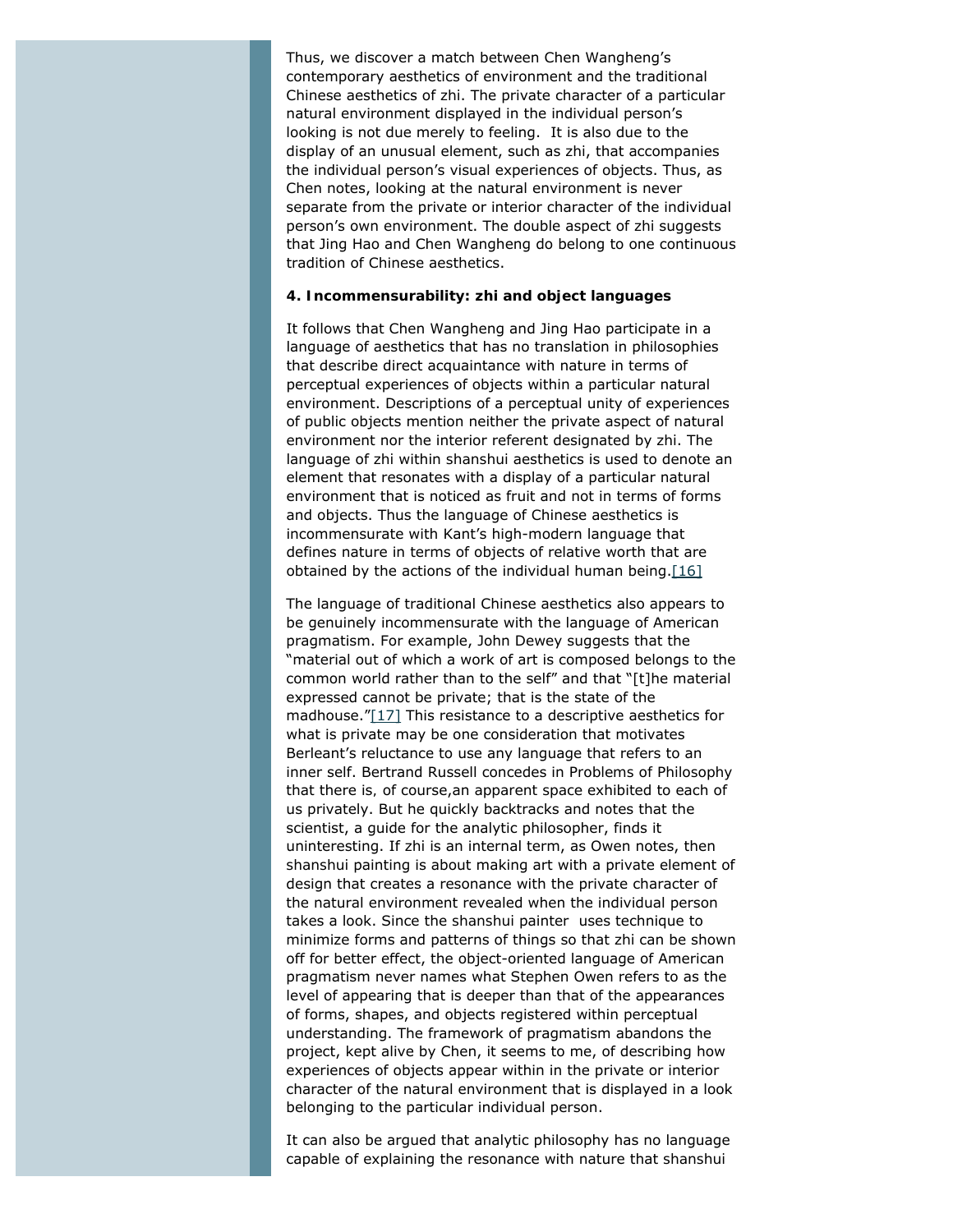<span id="page-8-0"></span>paintings are about. Arthur Danto describes the meanings of any given artwork as embodied by, or embedded within, material counterparts and things.[\[18\]](#page-14-17) He does not describe how material things are privately displayed to the individual person. So Danto has, it seems to me, no terms available for translating the meaning of *zhi*, a term that *shanshui* painters, such as Jing Hao, have used for centuries to refer to images that are true to an observable aspect of the natural environment that is never noticed at those moments when the individual human chooses to activate perception for the grasping of recognizable forms, shapes, patterns, or material objects. Liu Yuedi has good reason to suggest that analytic philosophy is blind to or incapable of registering the difference that traditional Chinese philosophy is now introducing into the global aesthetics of art and the environment[.\[19\]](#page-14-18) The abundance of *zhi* in the authentic sort of image needed to make a *shanshui* painting cannot be expressed in the language of material counterparts that Danto uses in his analytic definition of art.

<span id="page-8-1"></span>The incommensurability outlined here is nothing new. What has changed now is that *shanshui* aesthetics, which has often been dismissed as a pre-modern anomaly or else suppressed as not in keeping with scientific knowledge of the world of things, is now interesting to professional curators, artists, and philosophers in China who are seeking to contribute to the creation of an unprecedented set of global values suitable for challenges today. Philosophers such as Chen Wangheng take traditional *shanshui* painting, which uses images to create an emotional resonance with the vitality of nature and the private character of some particular natural environment, as a model and resource for a twenty-first-century aesthetics of environment that may provide an antidote to the overemphasis on materialism during the twentieth century.

<span id="page-8-2"></span>Fortunately, there is a strategy for ending this incommensurability. Thomas Kuhn suggests a path, when the language of one community is incommensurate with that of another community. Each side needs to give up the thought that the statements of the other are mad or anomalous. A solution arises by taking the difference between the language of one's own group and that of another group as a subject of study. He continues, "Each may, that is, try to discover what the other would see and say when presented with a stimulus to which his own verbal response would be different.["\[20\]](#page-15-0) So individuals shaped mainly by modern Euro-American attitudes can start by accepting that Jing Hao uses an interior term for an observable context of the natural environment. The solution is for individual members of pragmatist and analytic communities of philosophy to look personally at their own respective particular natural environments for some sign that gives meaning to what Jing Hao, the *shanshui* painter, means by *zhi,* or what Chen Wangheng means by "the private character of environment."

#### **5. Translation for** *zhi***: texture of the visible**

Are there any signs that philosophers within Euro-American communities have changed their paradigm of the individual person's contact with nature? Is there some alternative now to the late-modern practice of describing contact with nature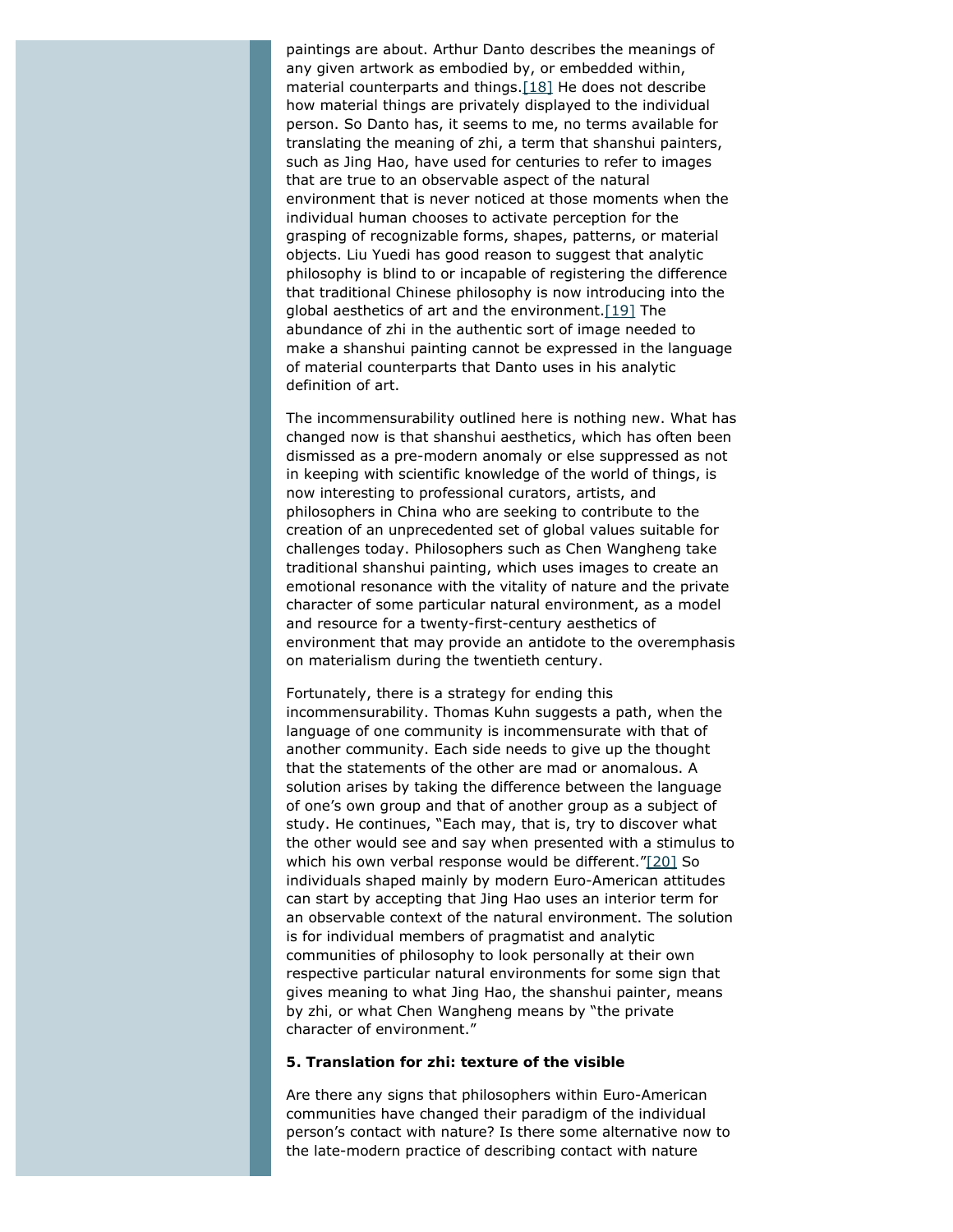solely in terms of experiences of objects or processes? Specifically, is there some fledgling language within European philosophy that compares well with Chen Wangheng's claim about the private character of natural environment and with Jing Hao's use of *zhi* to name an element that is both internal to the person and observed during a look at images that are true to the vitality of nature? Yes. Maurice Merleau-Ponty appears to have already developed in 1960-61 a language for an interior principle of the visible that invites two different interpretations, as is the case with the interior term *zhi*. By sketching out Merleau-Ponty's use of *le visible*, we can judge its suitability as a term of translation for *zhi* and the private character of the natural environment. His language does not improve Chen's account or Jing Hao's aesthetic; instead, it is a means for *communicating* the principles of traditional Chinese aesthetics to audiences inside and outside China. Merleau-Ponty's language shows that European cultures do have an alternative paradigm for contact with nature ready and waiting[.\[21\]](#page-15-1)

<span id="page-9-0"></span>How similar is the interior principle of the visible to the human interior denoted by the term *zhi*? There are at least three features that *zhi* and the visible have in common, and these suggest that "the visible" is a good candidate as a term for translations. Both terms refer to an interiority of an individual person that is observable to that person alone. Both designate a unifying context that is reversible or subject to two interpretations; one and the same context is noticed as natural environment and as a private display not directly accessible to others. Both designate a referent that is not named in the tradition of European philosophy.

By observing nature as the painter does, Merleau-Ponty notices the visible as a texture or general atmosphere that persists, even as visual perceptions of particular forms, structures, and patterns come and go. Particular colors, shapes, or objects emerge from a more general context about which it is possible to speak. We might even say that he uses the term 'visible' in a descriptive aesthetics for a context or first-dimension that precedes the perception of objects and properties attributed to the real world. Merleau-Ponty reports that the particular red that he sees requires a focusing or a fixing within a more general redness. He characterizes this context with the words *texture* and *atmosphérique*. The temporary perception of a form is always bound up with a general atmosphere:

And now that I have fixed [this red], if my eyes penetrate into it, into its fixed structure, or if they start to wander round about again, the quale resumes its *atmospheric* existence. Its precise form is bond up with a certain wooly, metallic, or porous [?] configuration or *texture*, and the quale itself counts for very little compared with these participations[.\[22\]](#page-15-2)

<span id="page-9-1"></span>It follows that the context of the individual person's own look at a natural environment always includes a case of this more general pre-perceptual atmosphere within which perception temporarily fixes experiences of particular objects or properties. This atmosphere or texture, called 'the visible,' is inseparable from the individual human seer: "he who sees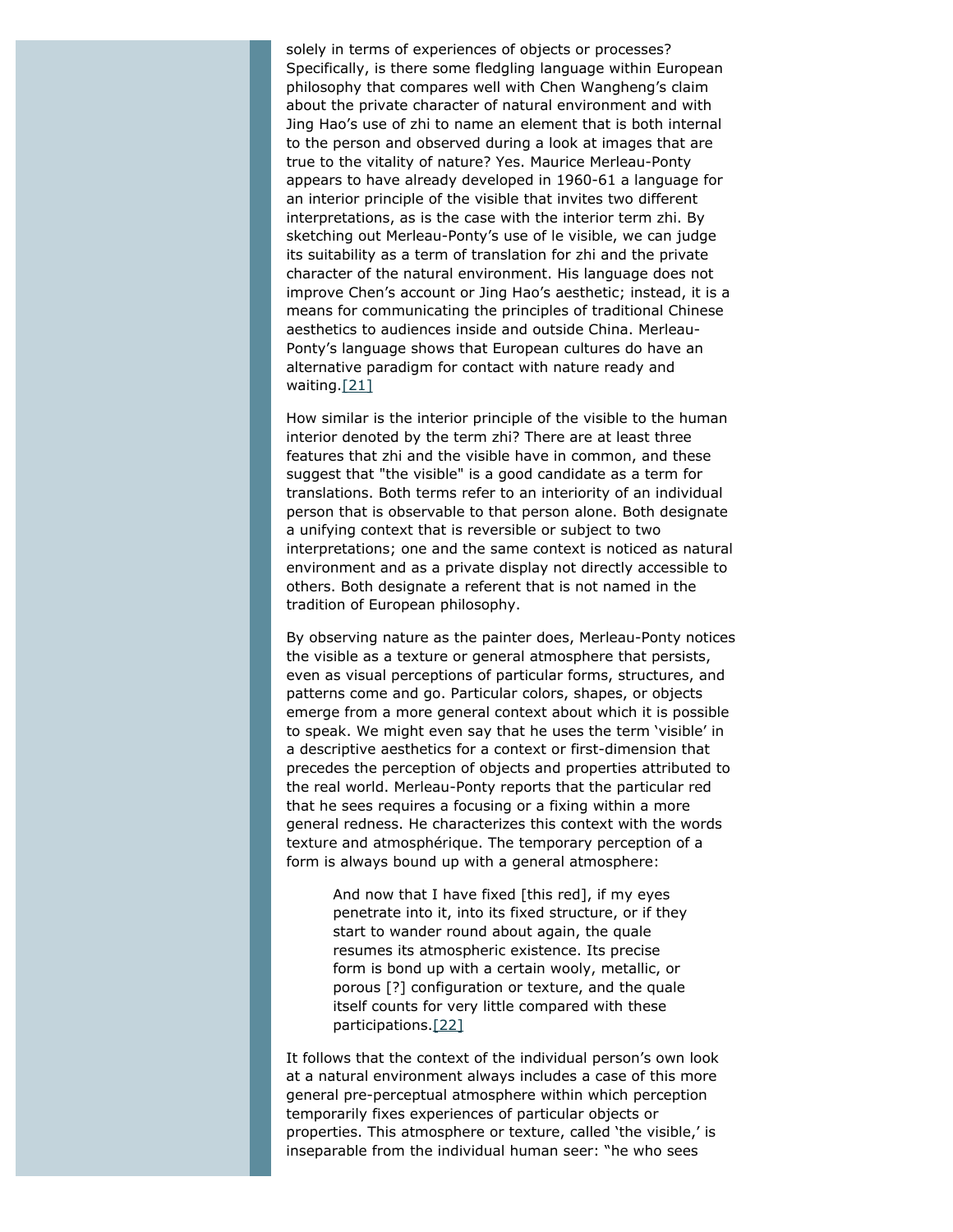<span id="page-10-2"></span><span id="page-10-1"></span><span id="page-10-0"></span>cannot possess the visible unless he is possessed by it, unless he is of it, unless…he is one of the visibles, capable, by a singular reversal, of seeing them  $-$  he who is one of them.["\[23\]](#page-15-3) The seer is caught up and always unified with what is seen, in the sense that vision is a narcissism: "the seer and visible reciprocate one another and we no longer know which sees and which is seen."[\[24\]](#page-15-4) Again, Merleau-Ponty characterizes the visible as private: "The superficial pellicle of the visible is only for my vision and my body." $[25]$ The private display of the texture and atmosphere of the visible, which one, as seer, finds inseparable from oneself, "has no name in traditional philosophy to designate it.["\[26\]](#page-15-6) It is neither something material nor something spiritual or mental. It is nonetheless essential to the individual seer and best described by the term "element," since it is a "general thing, midway between the spatio-temporal individual and the idea.["\[27\]](#page-15-7) The difference between the element of the visible and the perception of pattern and structure is evident in Merleau-Ponty's claim that the person who looks privately can always notice the grain and texture of the animating element of the visible that persists throughout alterations in figure[.\[28\]](#page-15-8)

<span id="page-10-5"></span><span id="page-10-4"></span><span id="page-10-3"></span>Moreover, Merleau-Ponty describes how the painter crafts an art object so that it references the private dimension of the visible that is inseparable from the seer. As early as 1960, he cites Paul Cézanne, Henri Matisse, and Henry Moore who create works of art that emphasize the visible dimension essential to the individual person who looks. He describes how Matisse uses line so that it is neither an imitation or likeness of a thing nor a thing; it is not, I take it, an exemplar of physical object-hood. Instead, it serves as a filament for a hollow that opens up within the white paper: "It is a certain hollow opened up within the in-itself, a certain constitutive emptiness – an emptiness which, Moore's statues show decisively, sustains the supposed positivity of space…["\[29\]](#page-15-9) The message is clear: Some artists have techniques for creating images of emptiness that show the interior element of the visible.

<span id="page-10-6"></span>Using this language, we may say that the *shanshui* painter uses technique to ensure that a painting emphasizes the texture of the visible or *zhi*. Like the hollow of the visible in Matisse's pen and ink drawings, a painter such as Jing Hao creates images of *zhi,* or the texture of the visible, and these resonate with the texture of the visible that the painter has noticed earlier in the display of a particular natural environment. This study of Merleau-Ponty enables us to say that a natural environment has a private character whenever the individual person looks at it, since the experiences of a natural environment will always occur within the texture of the visible that the individual person brings to a case of observation. Appreciation of a private feature of environment is inseparable from noticing the texture of the visible that is essential to the individual person's awareness of self-existence.

To summarize, since Chen Wangheng accepts *shanshui* painting as a model for acquiring awareness of the unity of the human and the natural environment, we can confirm the fruitfulness of his account of natural beauty and of the unity of subject and object by translating the character *zhi* according to meanings suggested by the term "visible." Like Merleau-Ponty, Chen uses the example of his own case of looking to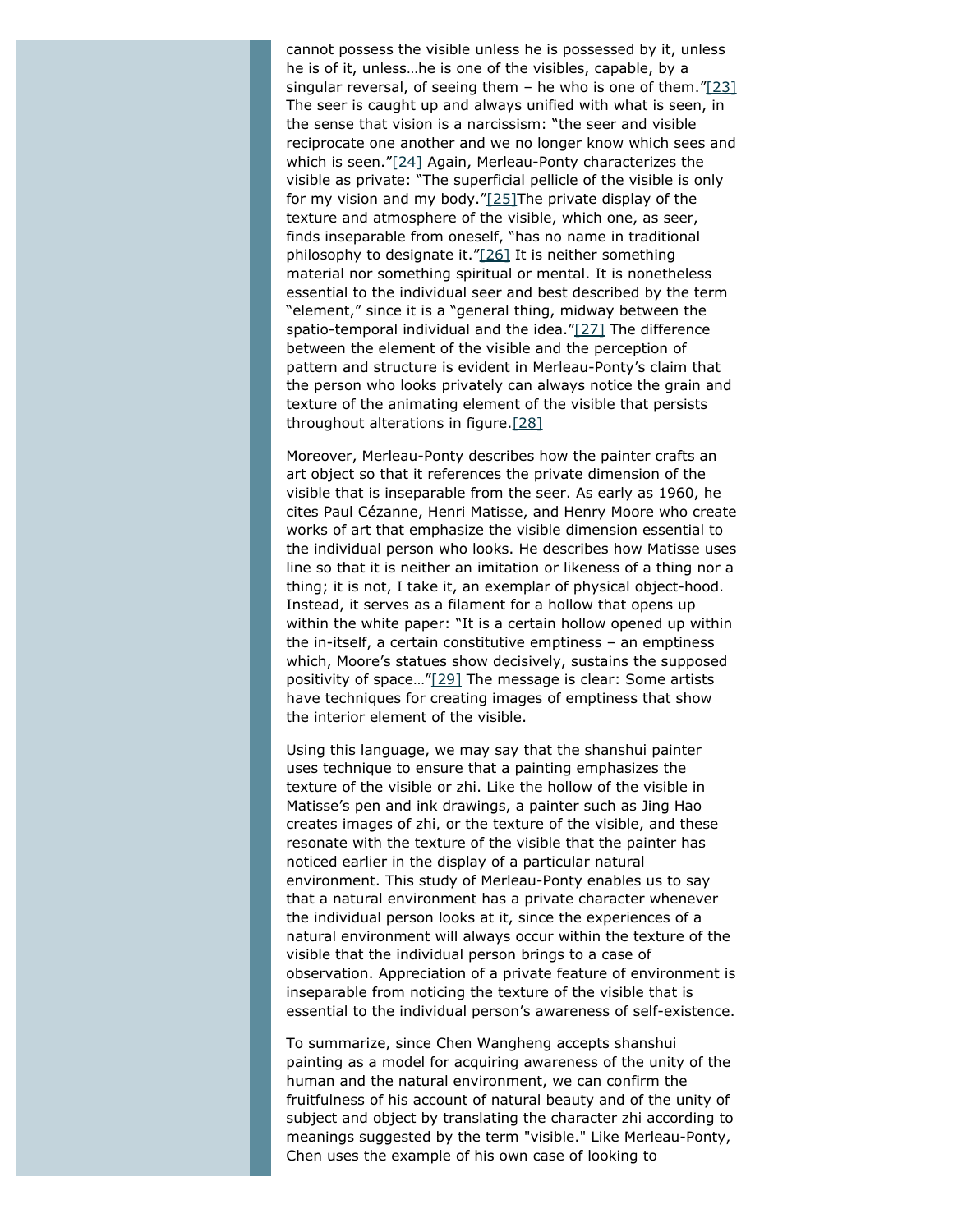<span id="page-11-0"></span>thoroughly investigate details of the individual person's own contact with the natural environment. Chen notices that the natural environment exhibits a private character, and this enables him to say, when he perceives specific birds and temperatures of sunlight, that "[t]his is my environment." Similarly, Merleau-Ponty reports that as soon as he takes his perception of the Ponte de la Concord as evidence for the conviction that he inhabits "the natural world and the historical world," he has the equally strong conviction that "this vision is *mine*.["\[30\]](#page-15-10) By that he means that the perceptual experience of the bridge depends upon the innate and secret texture of the visible, a general atmosphere that, taken as an observable whole and without regard to the perception of objects, is a display of his own home in nature. Thus we have additional support for Chen's claim that there is a private character attached to any particular natural environment observed by the human individual. So there is reason to prefer his paradigm for the individual person's own direct contact with nature to a paradigm that emphasizes perceptual unity but does not refer explicitly to the private character of the natural environment.

#### **6. Jizi and** *Dao of Ink***:** *Dao,* **the invisible and nature**

Chen Wangheng claims that *shanshui* painting is a model for the appreciation of natural beauty and the unity of the human and nature. According to our results, authenticity is when the artist uses some technique to clothe visible texture, to show it off, so that the individual person may begin to aesthetically appreciate it as an interior element that displays the unification of self with nature. The ink paintings of Jizi are valuable at this time because they lend cultural support to Chen's account of natural beauty. Do Jizi's paintings confirm that some private aspect of the natural environment produces a unification that dissolves the separateness of subject and object? Are his paintings still *shanshui*? If they are *shanshui,* then his compositions show authentic images of *zhi*, as specified in *Bifa Ji.*

<span id="page-11-1"></span>Wang Duanting asserts that Jizi's art is disconnected from *shanshui* painting: "His paintings are not landscapes, and they are not *shanshui*; instead, they deal in time and space. In traditional Chinese painting, this latitude does not exist. In particular, the concept of time in Chinese paintings does not exist; the imagery is static." $[31]$  Wang Duanting suggests that Jizi's paintings show the influence of Surrealism and Futurism, and it is undeniable that some of Jizi's paintings show images of eyes, sweeping diagonals, or swirls of energy. The question is this: Do some parts of Jizi's paintings show that he still maintains a connection with the aesthetics of Jing Hao?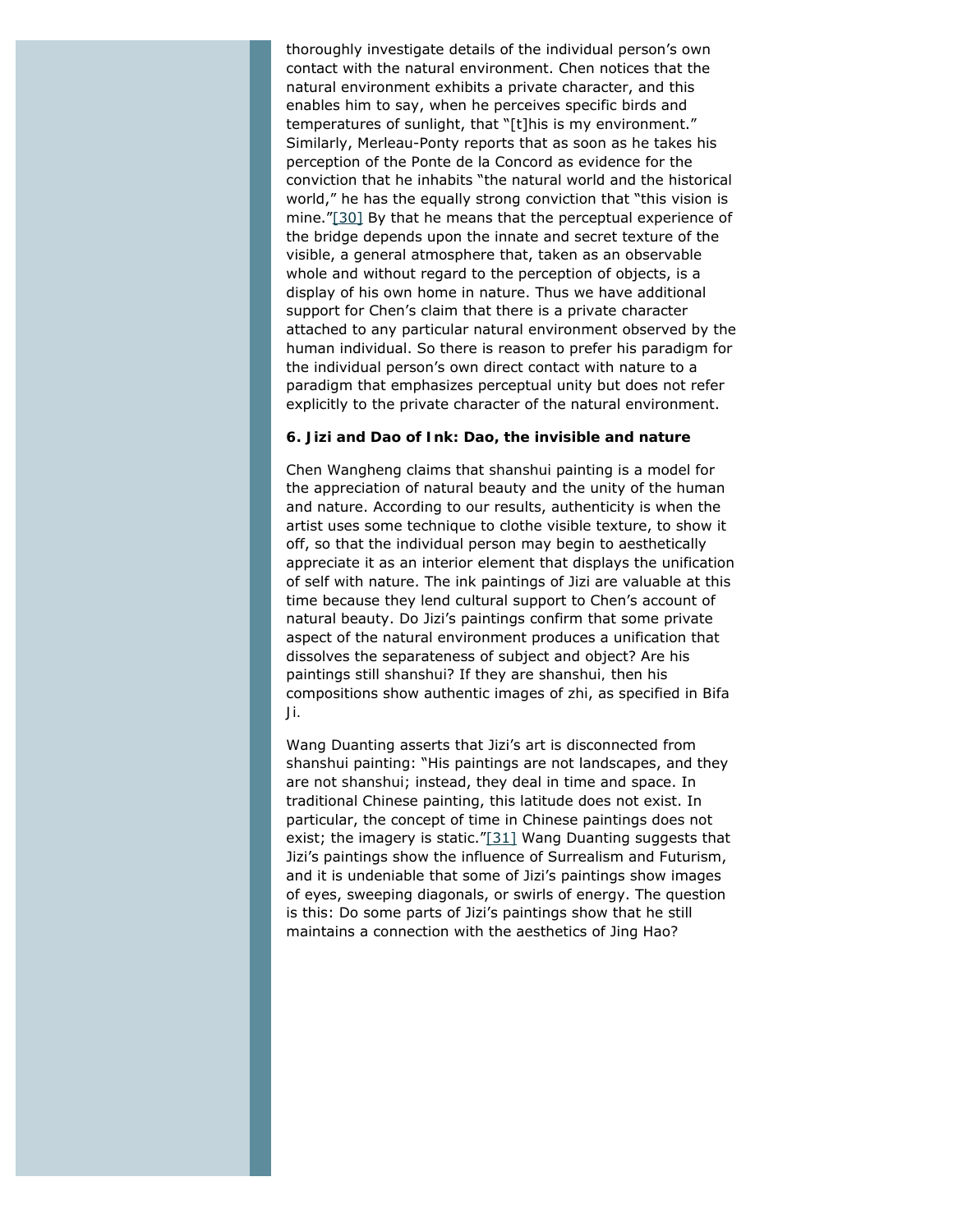

Fig. 1.Jizi, *Clean World* (2007) Courtesy of Jizi.



Fig. 2.Jizi*Dao of Ink Series No. 10* (2009) Courtesy of Jizi.

Using the translation developed here for *zhi,* I conclude that Jizi maintains connection with the text of *Bifa Ji.* He is still careful to include authentic images that resonate with the vitality of nature and show the unity of the human and the natural environment. While his paintings sometimes show nature as having a larger, more cosmic dimension, he often adds one or more fragments that exhibit interior displays of the visible. For example, *Clean World* (2007) (Fig. 1)presents a disk that displays an interior image of scenery, and the display is self-enclosed in a way that turns the interior into an artistic representation of the beholder's own private and unique contact with nature. The geometric disk enclosing the interior visible surface becomes more biomorphic in *Dao of Ink Series No. 10* (2009) (Fig. 2). To give a third example, Jizi creates *Field of Soul Series-Limitless World No 1* (2013) (Fig. 3) with a fragment displaying a vivid pink interior dimension that animates perceptions of handmade lines and shapes that resemble the physical forms of traditional Chinese domestic architecture. The pink interior of this floating fragment becomes evidence for concluding that this painting remains connected with Jing Hao's call for images of *zhi* that resonate with the vitality of nature.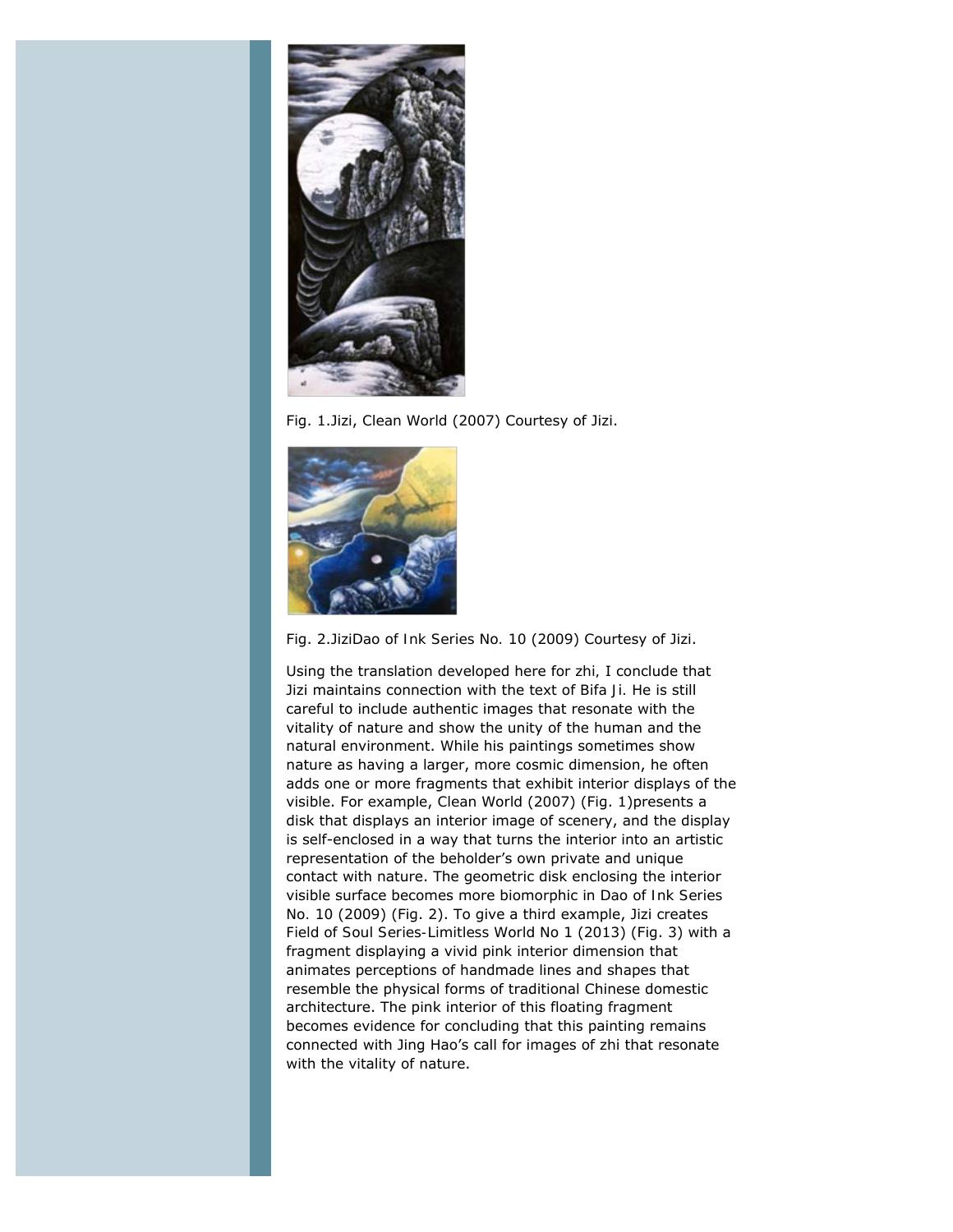

Fig. 3.Jizi, *Field of Soul Series - Limitless World No 1* (2013) Courtesy of Jizi.

#### **7. Aesthetic revolution**

<span id="page-13-0"></span>Given the investigation here, several conclusions stand out. First, Chen Wangheng's account of the private character of a particular natural environment observed by the individual person is a promising path for environmental aesthetics today. Chinese aesthetics is well equipped to describe the private character of the individual person's contact with particular cases of the natural environment. Use of the term "*zhi"* and the term "texture of the visible" to describe contact with nature is a change in culture and paradigm for many. There does appear to be a revolution, of sorts, in global aesthetics already in process. Arthur Danto anticipates it. Chen Wangheng foresees it, as he applies Chinese aesthetics to enliven a global aesthetics of environment: "A great mission lies in front of us, and the time is coming for an aesthetic revolution.["\[32\]](#page-15-12) Jizi's paintings can be interpreted as evidence of a growing cultural awareness that is now circulating globally. However, as I have noted, this paradigm of private contact suggested in Chen Wangheng's environmental aesthetics can emerge institutionally only after agreement to break away from strict adherence to the conventions of late-modern Euro-American discourses of art and environment. It is a mistake to dismiss automatically any account of personal contact with nature that is not expressed in terms of material events or objects of perceptual experience.

#### David Adam Brubaker [davidabrubaker@hotmail.com](mailto:davidabrubaker@hotmail.com)

David Brubaker is professor in the School of Art at Hubei University, Wuhan, China. His research interests include brush and ink painting, contemporary Chinese art and comparative aesthetics.

Published on March 13, 2018.

With kind permission from the editors of *Contemporary Aesthetics*, an earlier version of this essay is available in a Chinese language translation. See David Brubaker, "Private Character of Natural Beauty: *Shanshui* Painting as a Model for Unity of Self and Environment," trans. Liu Si-Jie, *Journal of Zhengzhou University.* Vol. 50. No. 4 (2017) (Serial No. 250): pp. 6-9.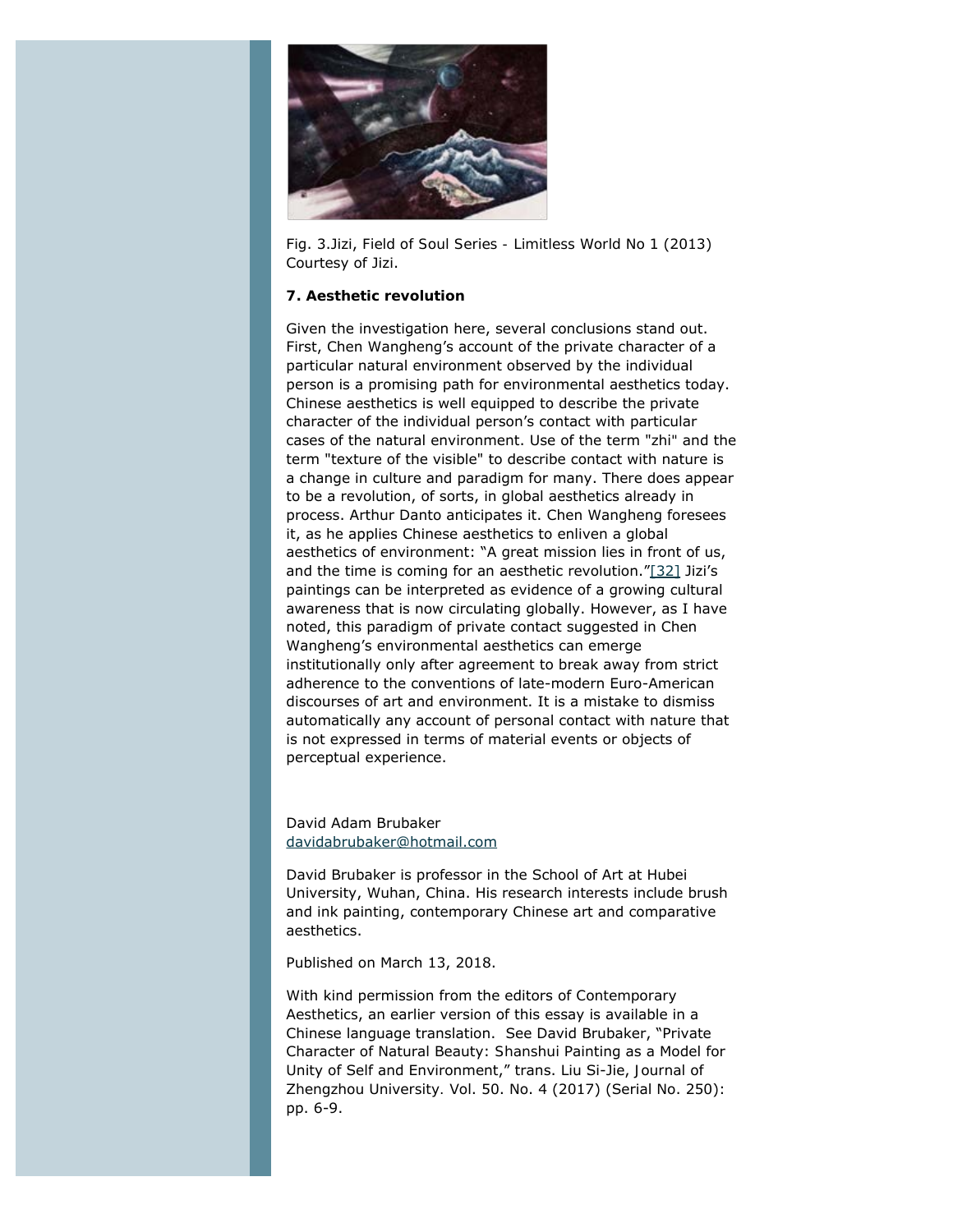#### **Endnotes**

<span id="page-14-0"></span>[\[1\]](#page-1-0) Arnold Berleant, *The Aesthetics of Environment* (Philadelphia: Temple, 1992), p. 19.

<span id="page-14-1"></span>[\[2\]](#page-1-1) Wangheng Chen, *Chinese Environmental Aesthetics,* trans. Feng Su, ed. Gerald Cipriani (London: Routledge, 2015), p. 5.

<span id="page-14-2"></span>[\[3\]](#page-2-0) *Ibid.*, p. 114.

<span id="page-14-3"></span>[\[4\]](#page-3-0) Thomas Kuhn, *The Structure of Scientific Revolutions* (Chicago: University of Chicago Press, 2012), pp. 97-203.

<span id="page-14-4"></span>[\[5\]](#page-4-0) Wangheng Chen, *Chinese Environmental Aesthetics*, p. 114.

<span id="page-14-5"></span>[\[6\]](#page-4-1) *Ibid*., p. 114.

<span id="page-14-6"></span>[\[7\]](#page-4-2) Arnold Berleant, *The Aesthetics of Environment*, p. 236.

<span id="page-14-7"></span>[\[8\]](#page-4-3) Li Zehou and Jane Cauvel, *Four Essays on Aesthetics* (Lanham: Lexington, 2006), p. 40.

<span id="page-14-8"></span>[\[9\]](#page-5-0) Stephen West, "*Bi fa ji*, Jing Hao, 'Notes on the Method for the Brush,'" in *Ways With Words*, eds. Pauline Yu, et. al. (Honolulu: University of Hawai'i Press, 2000), p. 204.

[\[10\]](#page-6-0) *Ibid.*, p. 204.

<span id="page-14-10"></span><span id="page-14-9"></span>[\[11\]](#page-6-1) *Ibid.*, p. 204.

<span id="page-14-11"></span>[\[12\]](#page-6-2) *Ibid.*, p. 204.

<span id="page-14-12"></span>[\[13\]](#page-6-3) *Ibid.*, p. 214.

<span id="page-14-13"></span>[\[14\]](#page-6-4) Stephen Owen, "BI FA JI," *Ways With Words* , p. 217. I take Owen to claim that the painter has two modes of appearance to choose from when looking at a particular natural environment: the first is based on likeness (似*si*) and results in the grasping of the flower or shape (華 *hua*); the second results in grasping the fruit or essential substance (實 *shi*). For commentators today, one question is this: what is the painter's basis for grasping authentically the essential substance on display in a particular natural environment if not the grasping of shape, form or pattern?

<span id="page-14-14"></span>[\[15\]](#page-6-5) For more on the double aspect of *zhi* (質substance), see Jonathan Hay, *Sensuous Surfaces* (Honolulu: University of Hawai'i, 2010), p. 92: "In Ming-Qing China, material in a mundane sense (*cai*) had a metaphysical counterpart in substance (*zhi*)."

<span id="page-14-15"></span>[\[16\]](#page-7-0) Immanuel Kant, *Foundations of the Metaphysics of Morals*, trans. Lewis White Beck (Indianapolis: Bobbs-Merril, 1959), p. 46.

<span id="page-14-16"></span>[\[17\]](#page-7-1) John Dewey, *Art as Experience* (New York: Penguin, 1934), p. 112.

<span id="page-14-17"></span>[\[18\]](#page-8-0) See Arthur Danto, *What Art Is* (New Haven: Yale, 2013), p. 149.

<span id="page-14-18"></span>[\[19\]](#page-8-1) Liu Yuedi, "Chinese Contemporary Art," in *Subversive Strategies in Contemporary Chinese Art*, eds. Mary Bittner